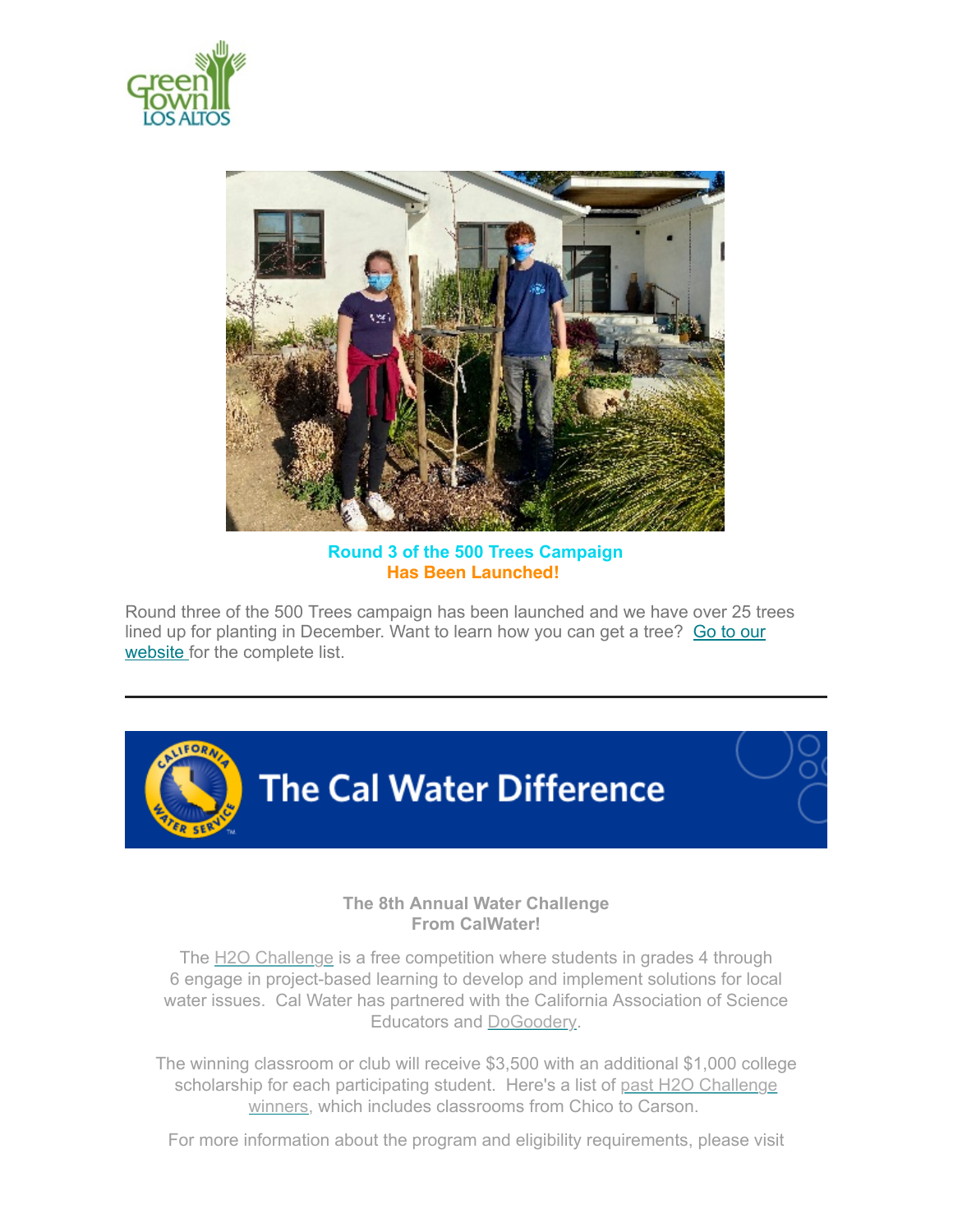

### **Holiday Cooking Virtual Class; Cashew Cheese Log and Chocolate Mousse**

Come join us for a virtual cooking demonstration with Isabelle Cnudde, our very own GreenTown Los Altos volunteer.

You can impress your friends and family with these delicious, plant-based recipes. The cashew cheese log is a festive appetizer for the holidays. And no need to give up yummy desserts, like chocolate mousse, when eating plant-based, find out how easy and tasty it is to do so, during this class.

Free registration is now open: Thursday Dec. 2, 5-6pm. Register [here.](https://losgatosca.libcal.com/event/8551435)

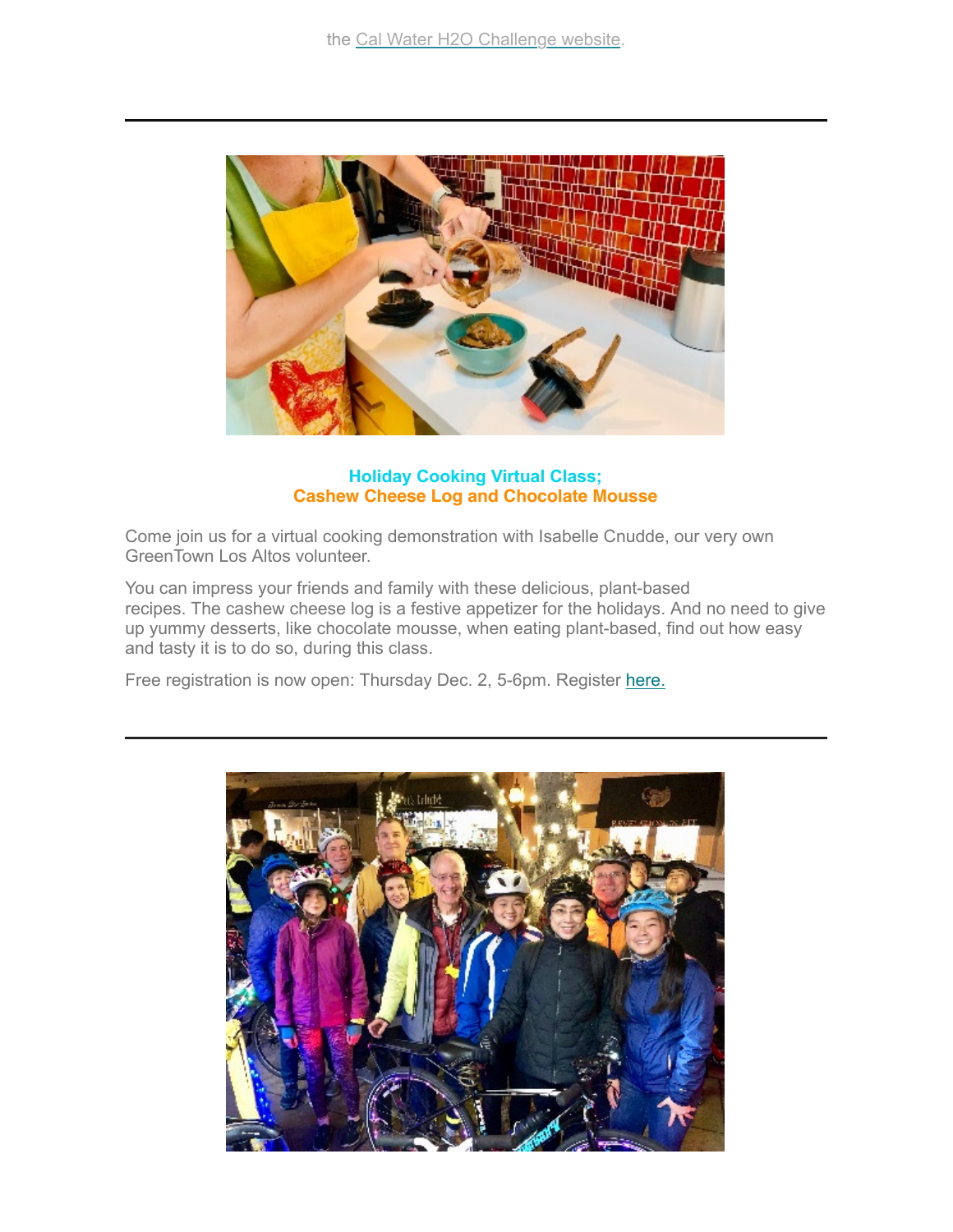# **Annual Winter Solstice Bike Ride Cool Ride. Hot Chocolate.**

*Our Annual Winter Solstice Night Bike Ride is Dec. 21st.*

**Grab your bike and join us at Peet's in Los Altos for a ride to see some holiday lights. More info and registration is** [here.](https://www.eventbrite.com/e/winter-solstice-night-bike-ride-tickets-218407682257?aff=ebdssbdestsearch) 

# **Got Sustainability Hot Buttons?**

**Issues You Care About? Let Us Know.**

Our five key areas of focus are •transportation (more EVs and charging stations), •building electrification (induction vs gas for cooking), •planting trees and water conservation (curbing the impact of climate change), •minimizing waste including use of less plastic, •sustainable foods. If you're interested in getting involved in ANY of these areas, please **email us here**. We would love your input and help in making progress on these issues. Thank you!



Next time you're downtown, check out the tree GreenTown Los Altos "adopted"!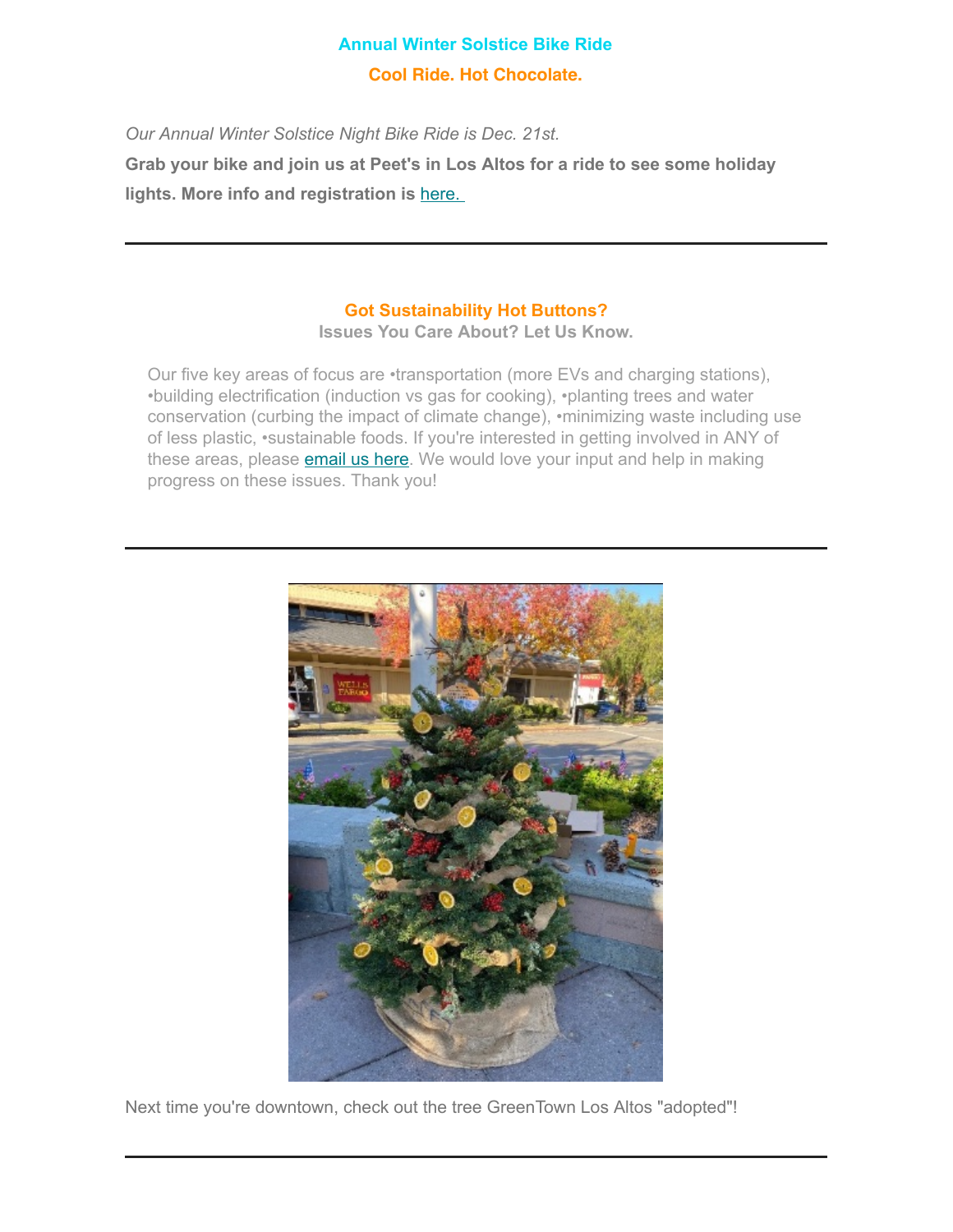

## **Events And Volunteer Opportunities**

#### **Dec. 2 | 2-5PM**

Simple and delicious plant-based cooking class. Free registration is now open [here.](https://losgatosca.libcal.com/event/8551435)

#### **Dec. 3 | 11AM**

The Extended Producer Responsibility Coffee Hour

A free, informal conversation to discuss the latest EPR (Extended Producer Responsibility) proposals and how to ensure they achieve their goals. Sponsored by the National Stewardship Action Council, Beyond Plastic, Upstream and the Conservation Law Foundation. Want to join? [Click here.](https://www.beyondplastics.org/events/epr-coffee-hour-december)

#### **Dec. 21 | 6-9PM**

Ring in winter with a cool ride! Our annual Winter Solstice Bike Ride is back. Register [here.](https://www.eventbrite.com/e/winter-solstice-night-bike-ride-tickets-218407682257?aff=ebdssbdestsearch)

#### **Volunteer Opportunities:**

#### **Project Lead For WoW Program:**

GreenTown is looking for a new [WoW \(Walk or Wheel\) Project Lead!](https://www.greentownlosaltos.org/vounteer-intern) The role provides support to school leads in promoting alternative forms of transportation to school, including biking, walking and carpooling. These modes reduce greenhouse gases and toxic air emissions and help reduce traffic congestion around our schools. Plus, it's a healthy and fun way for kids to bookend their school day! Check out our webpage for more info on the [Schools WoW project.](https://www.greentownlosaltos.org/schoolswow)

**Help Us Plant Trees! [Contact Gary t](mailto:gary@greentownlosaltos.org?subject=I)o sign up.** 

**Burning question? Great idea? Want to help?** Contact us at [info@greentownlosaltos.org](mailto:info@greentownlosaltos.org?subject=Ask%20GreenTown%3B%20Tell%20GreenTown). Or use social media to tell us what you think matters most.



*Copyright © 2021 GreenTown Los Altos, All rights reserved.*